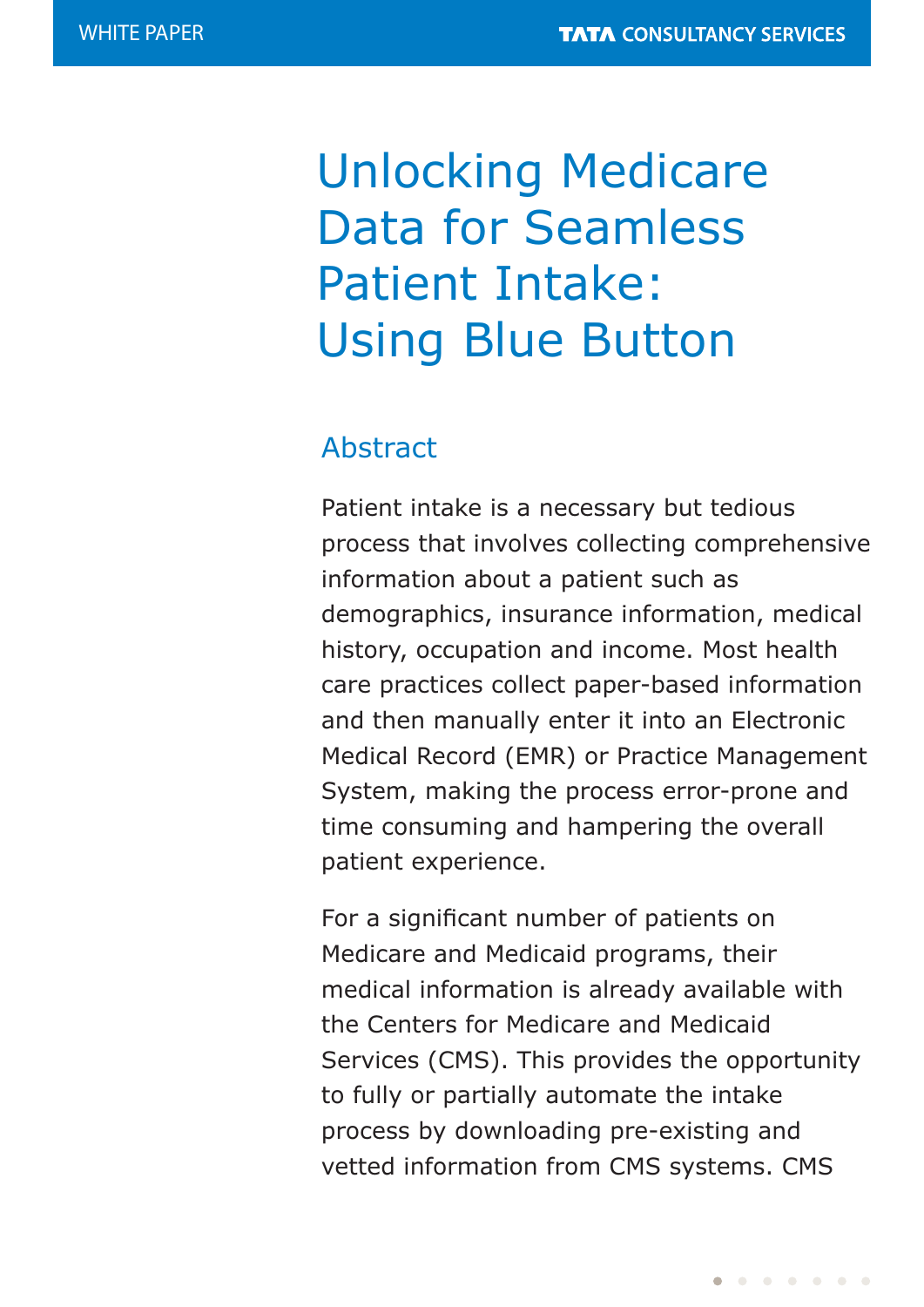has recently released an enhanced version of its Blue Button services, Blue Button 2.0. It exposes Application Programming Interfaces (APIs) that allow a client application to retrieve, with patient's consent, up to four years of medical history from CMS archives.

This paper delves into solutions that utilize Blue Button 2.0 APIs, Fast Healthcare Interoperability Resources (FHIR) and OAuth 2.0 protocols and frameworks to automate the patient intake process. In doing so, healthcare service providers stand to gain exponential value in the form of enhanced scalability and efficiency, without the need for additional manpower, creating an agile business.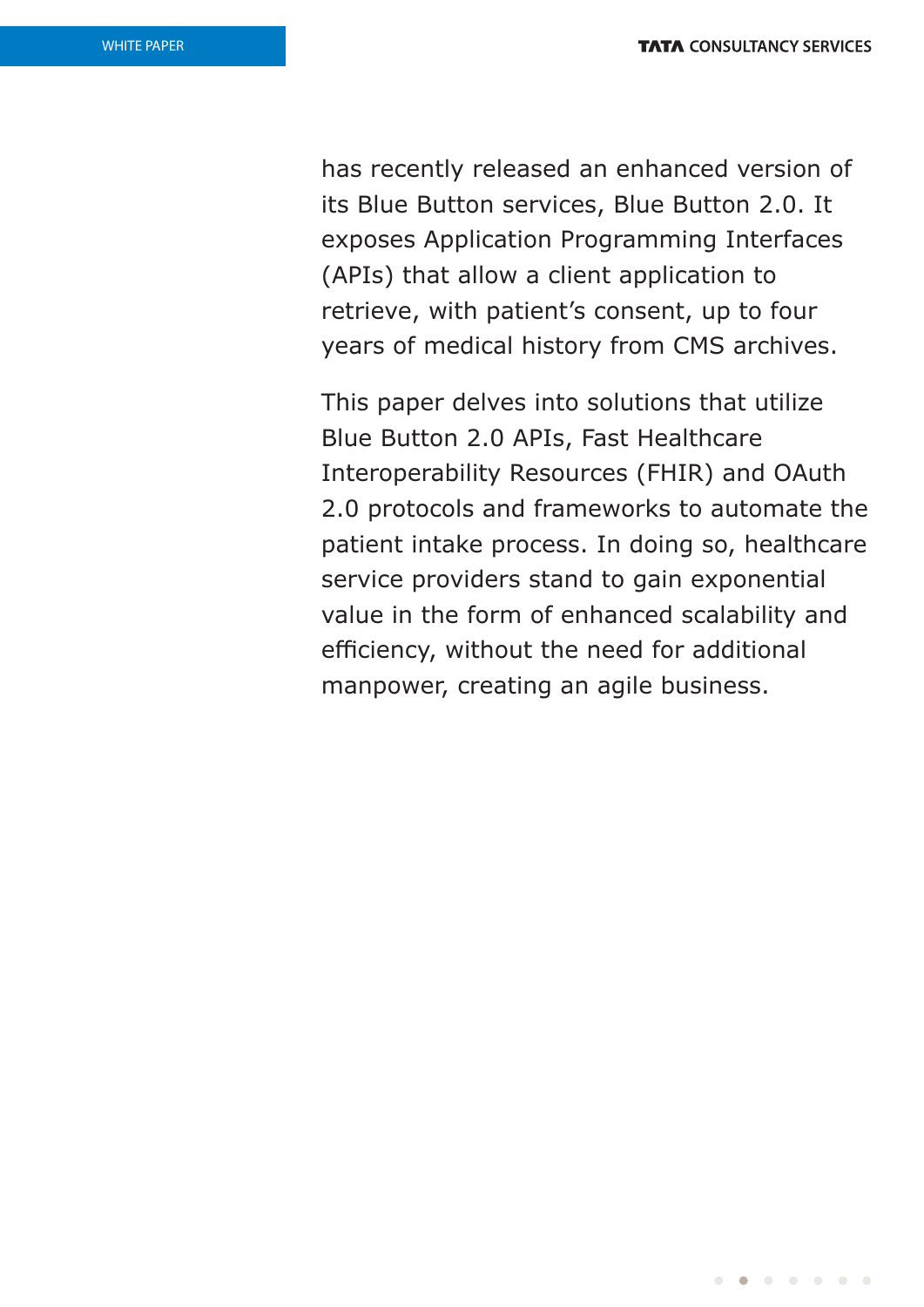# What ails the current patient intake process?

All health care businesses, ranging from small physician clinics to large hospital chains, health care payers, and case management services, are statutorily required to collect detailed patient information. Such information is critical to tasks such as investigating insurance benefits and generating accurate claims.

The current intake process usually comprises the following steps:

- 1.Patient calls or walks-in for an appointment.
- 2.The scheduler emails intake forms, provides links to online forms or offers hard copies, depending on the situation.
- 3.Information provided by the patient is then manually entered into the EMR systems.
- 4.Scheduler then manually or automatically checks for insurance benefits.

Under this approach, the patient spends a considerable amount of time to help capture the required information. In some instances, the patient might not be in the right state of health to supply such detailed information and this may lead to erroneous entries. Automating the patient intake process eliminates the need to involve the patient in the data capture stage by accessing patient data that already exists in CMS archives.

Let's take a look at a couple of common health care workflows involving patient intake and how Blue Button APIs can considerably reduce the effort involved.

## Enhancing patient intake flow with Blue Button APIs: Two key use cases

Blue Button 2.0 from CMS is an API that contains four years of Medicare Part A, B and D data for 53 million Medicare beneficiaries.<sup>1</sup> This data contains beneficiaries' health information, including type of Medicare coverage, drug prescriptions, primary care treatments, and costs.

The CMS Blue Button API uses the HL7 FHIR standard (a specification designed specifically for health care information exchange) for beneficiary data and the OAuth 2.0 standard for beneficiary authorization. It enables: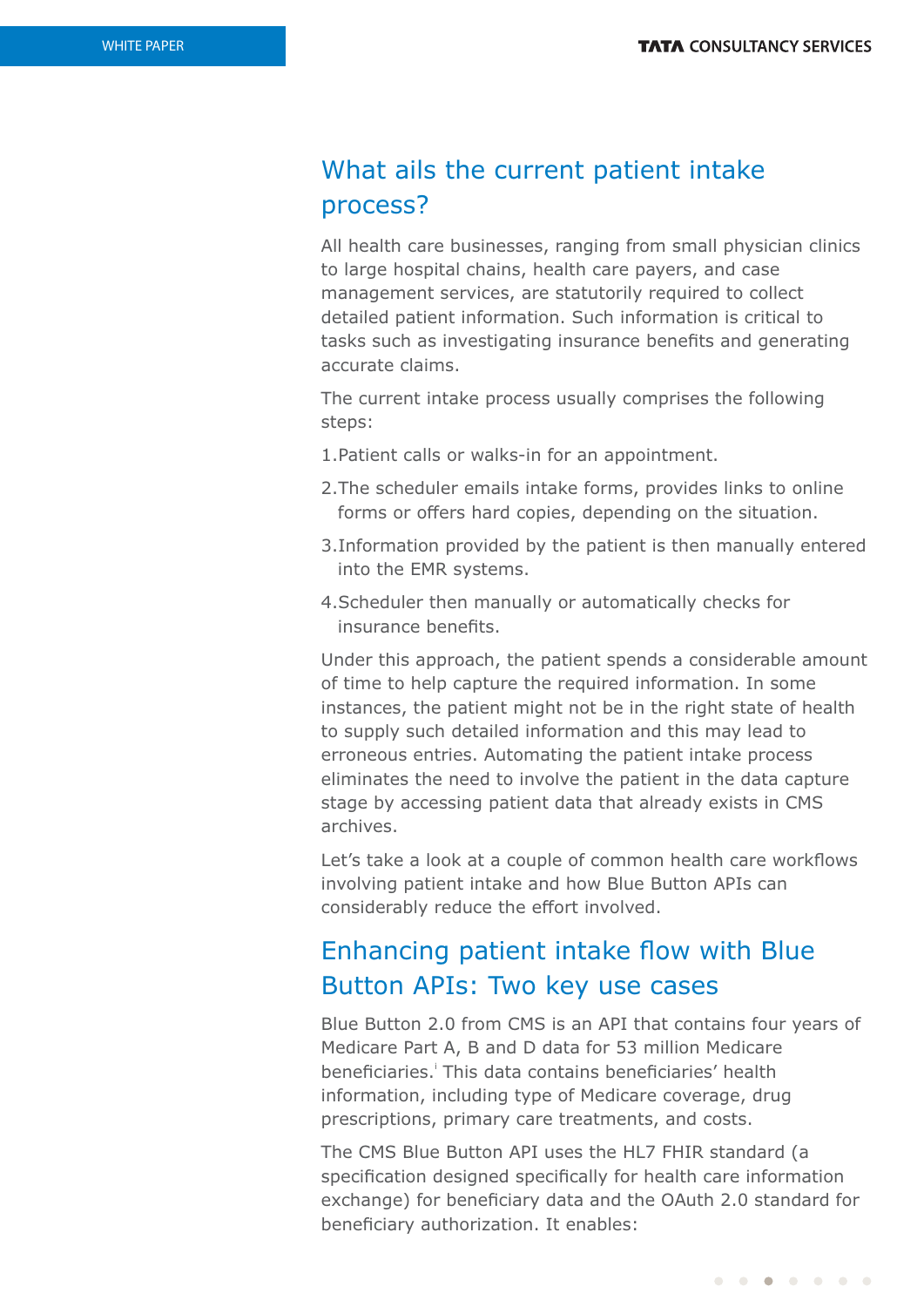- A developer to register a beneficiary-facing application
- <sup>n</sup> A beneficiary to grant an application access to four years of their Part A, B, and D claims data

Here are two uses cases where using Blue Button 2.0 APIs can significantly streamline the patient intake process.

### **Scenario 1: New patient registration at a care provider**

Usually, at any care provider, primary care physician (PCP) or hospital, registering a new patient and determining his coverage is a lengthy and cumbersome process, as discussed earlier. Leveraging Blue Button 2.0 APIs, an EHR system can pull all relevant information (except date of birth and SSN) from CMS data store. Figure 1 illustrates the new patient registration workflow using Blue Button APIs.



#### **Figure 1: New patient registration flow using Blue Button APIs**

This new process provides the health care provider with the latest patient information necessary to expedite the registration process and provide the best care for the patient.

. . . . . . .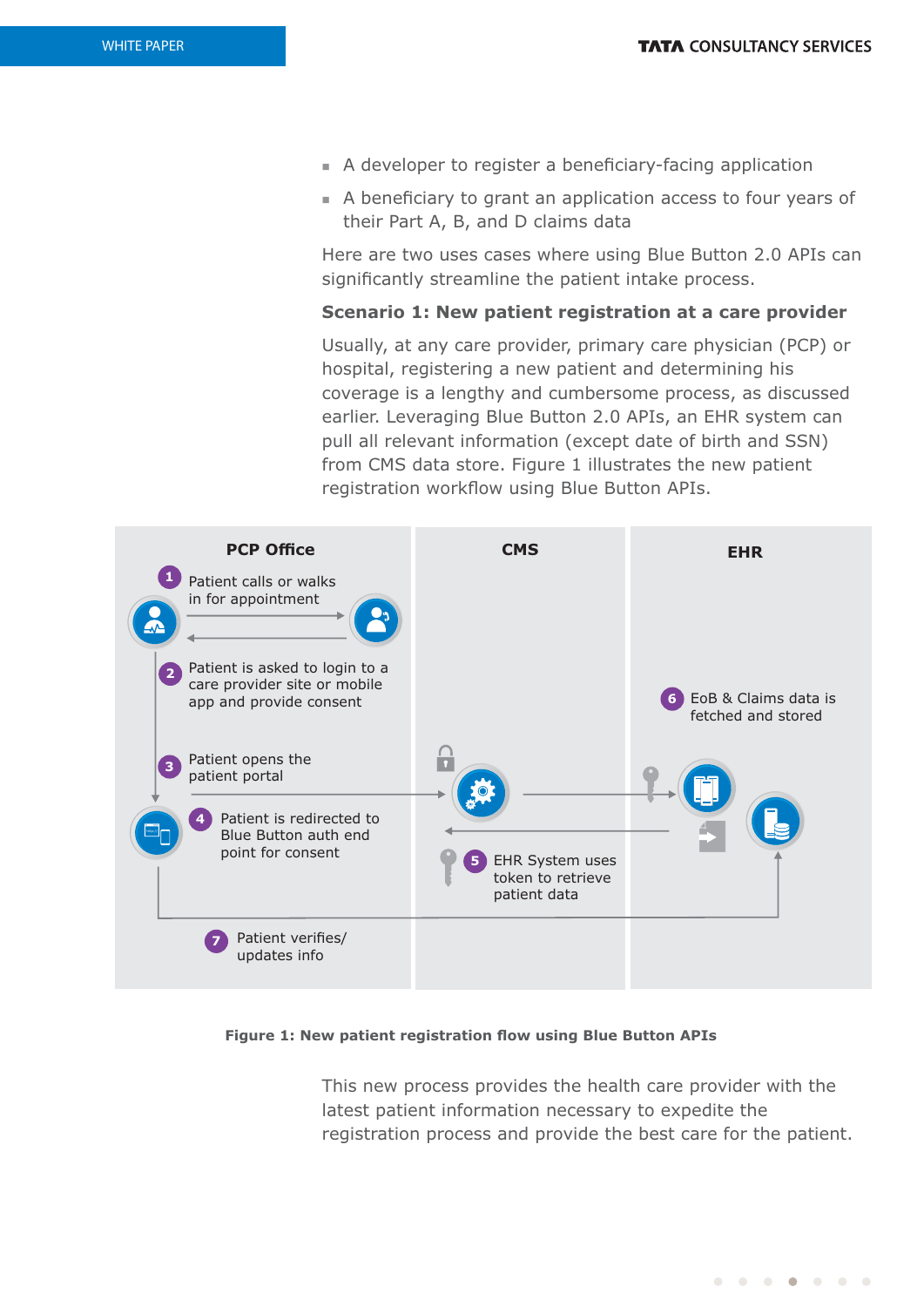### **Scenario 2: Patient intake for case management**

A physician office refers a patient to a case management program, usually when specialty drugs are involved. Based on the information provided by the physician office, case managers manually enter all the information into a Case Management System (CMS). They may also call the patient, insurance companies or other vendors to collect the necessary information. This process, like the patient registration process, is a lengthy and cumbersome one. Now, if the case manager were to leverage a system that uses Blue Button APIs, all he has to do is call and request the patient for consent. Once consent is obtained, the system automatically fetches all the necessary information from the CMS database. This will considerably reduce intake time as illustrated in Figure 2.



#### **Figure 2: Patient intake flow for case management leveraging Blue Button APIs**

The new automated patient intake process also allows the case manager to cross check information with that provided by the physician office as well as insurance companies, furthering reducing time and effort. The result: businesses can experience a clear increase in productivity, efficiency, agility and cost savings, by leveraging Blue Button APIs in their existing patient intake processes.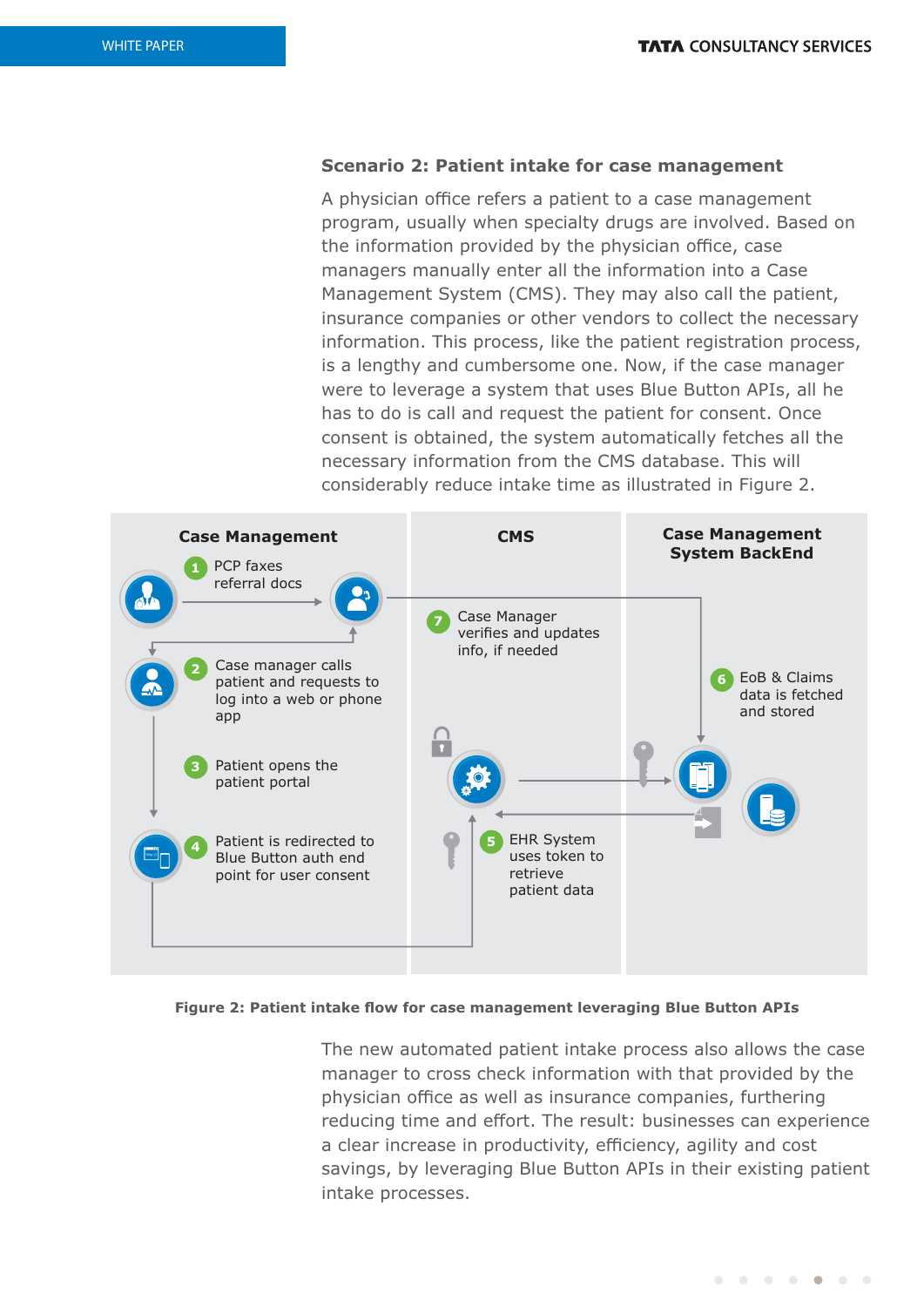

Other potential scenarios where these APIs can improve efficiency in related processes include:

- $\hat{p}'$  Improve accuracy of existing patient information via reconciliation with CMS data. Systems can run the checks in the background and flag any mismatches.
	- Integrate Blue Button APIs with a patient engagement mechanism like a Chatbot to expedite the patient intake process.
	- <sup>n</sup> Collate data from both CMS and local storage to create a unified view of patient health record on a patient portal.
	- <sup>n</sup> A kiosk at the physician office, similar to airport self-check-in kiosks, supported by the new intake backend, can provide the infrastructure to improve efficiency of the intake process.

### Making interoperable healthcare a reality

The Blue Button initiative by CMS is a great first step towards solving the massive interoperability problem faced by the healthcare industry globally. Leveraging a combination of Blue Button APIs, FHIR specifications and OAuth-based security, not only can patient intake be automated but healthcare IT systems can also accept patient resources (FHIR) from third party systems like EMRs.

That's not all. Such a framework can also be integrated with AI-driven chatbots and patient portals to significantly improve patient experience through accurate healthcare information exchange between various stakeholders. So far, over 600 developers have signed up to leverage Blue Button APIs to make the dream of interoperable healthcare a reality." The era of connected healthcare is poised to empower patients to play a larger role in care-related decision making while enabling technology companies to develop better algorithms to enhance patient experience.

## References

- i CMS Blue Button 2.0, Blue Button API Docs, https://bluebutton.cms.gov/developers/
- ii Health Data Management, More than 600 developers sign up for Blue Button 2.0, August 2018, Accessed April 2019,

https://www.healthdatamanagement.com/news/more-than-600-developers-sign-upfor-blue-button-20